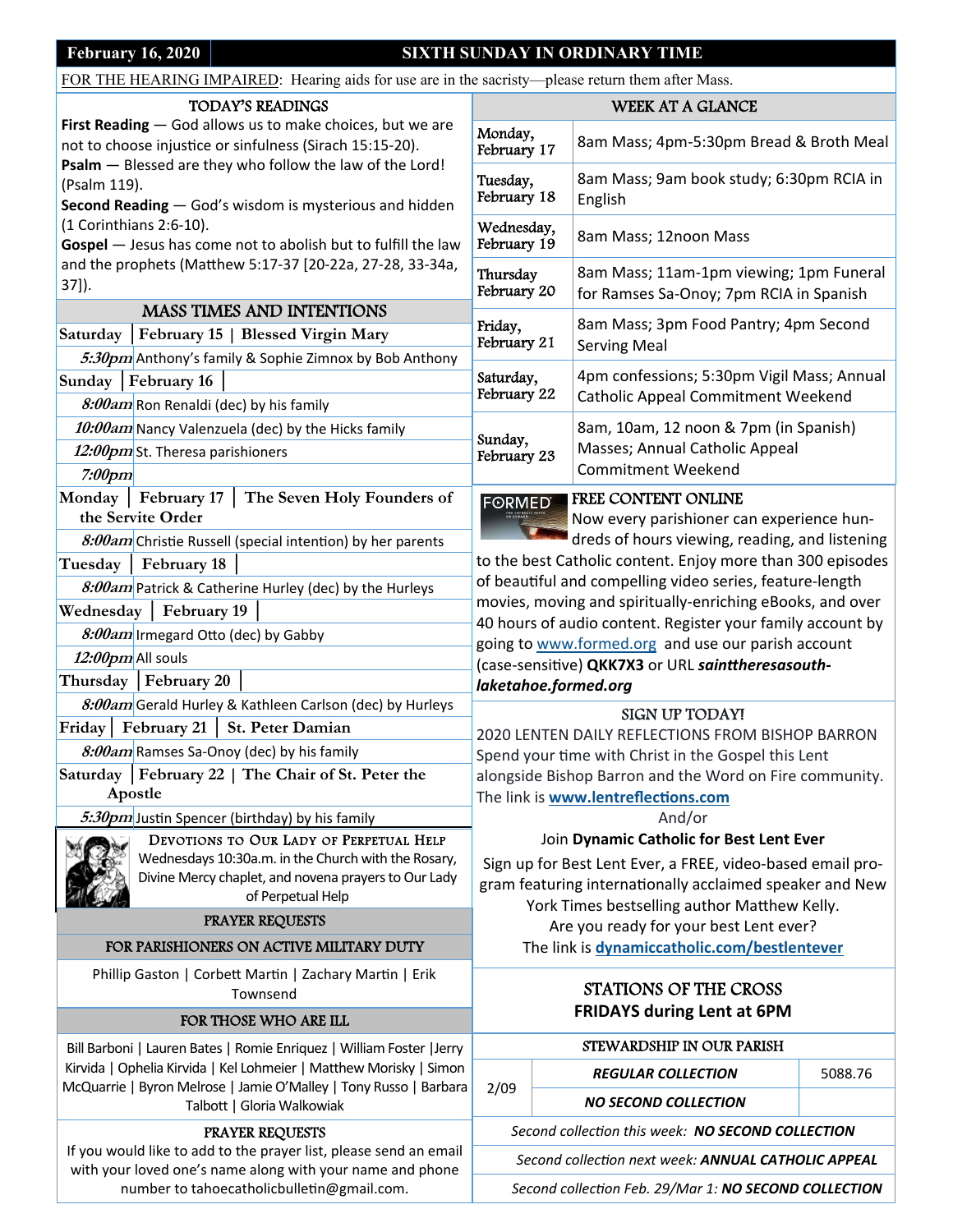

### BAPTISMAL PREPARATION CLASSES

 *hƩp://www.tahoecatholic.com/bapƟsms* Call or visit the Religious Education Office 530.544.4788 Find the **2019 SCHEDULE**:

# **RESPECT** PREGNANT? NEED HELP?

# We offer practical help to any women with a crisis

 pregnancy. We have a special concern for you and your unborn child. For any help with a troubled pregnancy, 544‐ 3533.



### KNIGHTS' CORNER

 *take our Faith seriously but…..Come join us for some Men of the Parish are you looking for something more in your life? We do men's Catholic Fellowship! We fun and always a good Ɵme!* 

PANCAKE BREAKFAST - Mar. 1st after the 8am and 10am Masses. It always taste's right when cooked by a Knight. Your help and support is always appreciated.

**Become a beƩer version of yourself. Become a knight!** Call Frank Dixon 530 318 1574

### LIVING THE MIRACULOUS LIFE "My brothers, count it pure joy when you are involved in every sort of trial." —James 1:2

For about thirty years I have taught the Lord's command to consider various trials "all joy." Today I read this in my hospital room. I haven't been allowed to eat or drink even water or ice chips for about a day. I've had an IV stuck in me for hours. And I have had four enemas. It has never been more clear to me that the command to consider trials "all joy" is truly a miracle.

This command is not a burdensome challenge to our will‐ power but a call to rise above ourselves and live in the supernatural dimension by utterly depending on the Lord. This grace strengthens our faith, producing perseverance which can result in our becoming "fully mature and lacking in nothing" (Jas 1:4). How privileged we are to be commanded to do things that we cannot do! How blessed we are to move from grace to grace and not just from human limitation to human limitation! May we let the Lord repeatedly do the impossible in our lives. Let us rejoice in sufferings (Col 1:24; 1 Pt 4:13), love our enemies (Lk 6:27, 35), deny our very selves (Lk 9:23), and generally do things we cannot do. Live the new, abundant, eternal life in the Lord.

*Prayer: Father, fill me with joy in living in You. Promise: "If any of you is without wisdom, let him ask it from the God Who gives generously and ungrudgingly to all, and it will be given him." —Jas 1:5* 

*Praise: In the year 1240, seven prominent men of Florence withdrew from society for a solitary life of prayer with direct service to God. Out of this came the Order of the Servites. hƩps://www.presentaƟonministries.com/obob/obob.asp? lang=en&d=2/17/2020* 

### LIVING THE IMPOSSIBLE

"I tell you, unless your holiness surpasses that of the scribes and Pharisees you shall not enter the kingdom of God." —Matthew 5:20

Jesus has higher standards than anyone who has ever lived. He has the highest standards for harmony in relationships (Mt 5:22), purity in sexuality (Mt 5:28), faithfulness in marriage (Mt 5:32), truth in speech (Mt 5:34), and love for enemies (Mt 5:39, 44). In Jesus, we don't just control our tempers but crucify them (Gal 5:24). Jesus commands us to destroy our bodies rather than look lustfully at someone else's body, and to divorce ourselves from unforgiveness and sin rather than from our spouses. Jesus commands us to express the truth rather than express our own agenda. We are to treat our enemies even better than we treat our friends (see Lk 15:20ff).

Jesus' standards are intentionally impossible. Humanly speaking, we cannot meet these standards, no matter how hard we try. Jesus is not into self‐improvement, but self‐ denial. We're not concerned with behavior modification but rebirth. We don't try to educate our old nature but drown it in the waters of Baptism. We're not trying to make ourselves better, but to let Him make us new (Rv 21:5).

*Prayer: Father, by Your grace may I live the impossible and prove that Jesus is the Way, the Truth, and the Life (Jn 14:6). Promise: "Eye has not seen, ear has not heard, nor has it so much as dawned on man what God has prepared for those who love Him." —1 Cor 2:9* 

*Praise: Thank You, Jesus! You were "handed over to death for our sins and raised up for our jusƟficaƟon" (Rm. 4:25). hƩps://www.presentaƟonministries.com/obob/obob.asp? lang=en&d=2/16/2020*

### PROMOTING LIFE Pope Benedict's Encyclical - "God is Love"

Pope Benedict XVI says the following words in his first encyclical letter "God is Love": "In sacramental communion I become one with the Lord, like all the other communicants. As Saint Paul says, "Because there is one bread, we who are many are one body, for we all partake of the one bread" (1 Cor 10:17). Union with Christ is also union with all those to whom he gives himself. I cannot possess Christ just for myself; I can belong to him only in union with all those who have become, or who will become, his own. … Love of God and love of neighbour are now truly united: God incarnate draws us all to himself. ... Here the usual contraposition between worship and ethics simply falls apart. "Worship" itself, Eucharistic communion, includes the reality both of being loved and of loving others in turn. A Eucharist which does not pass over into the concrete practice of love is intrinsically fragmented" (n. 14). These words remind us of our calling to love all our neighbors, born and unborn. *hƩps://www.priestsforlife.org/liturgy/liturgicalresource‐cycles.aspx? id=164* 

A NEW WAY TO BE HUMAN | The love of God is an unconditional love, and only that love can empower us to live together without violence. When we know that God loves us deeply and will always go on loving us, whoever we are and whatever we do, it becomes possible to expect no more of our fellow men and women than they are able to give, to forgive them generously when they have offended us, and always to respond to their hostility with love. By doing so we make visible a new way of being human and a new way of responding to our world problems. https://henrinouwen.org/meditation/a-new-way-to-be-human/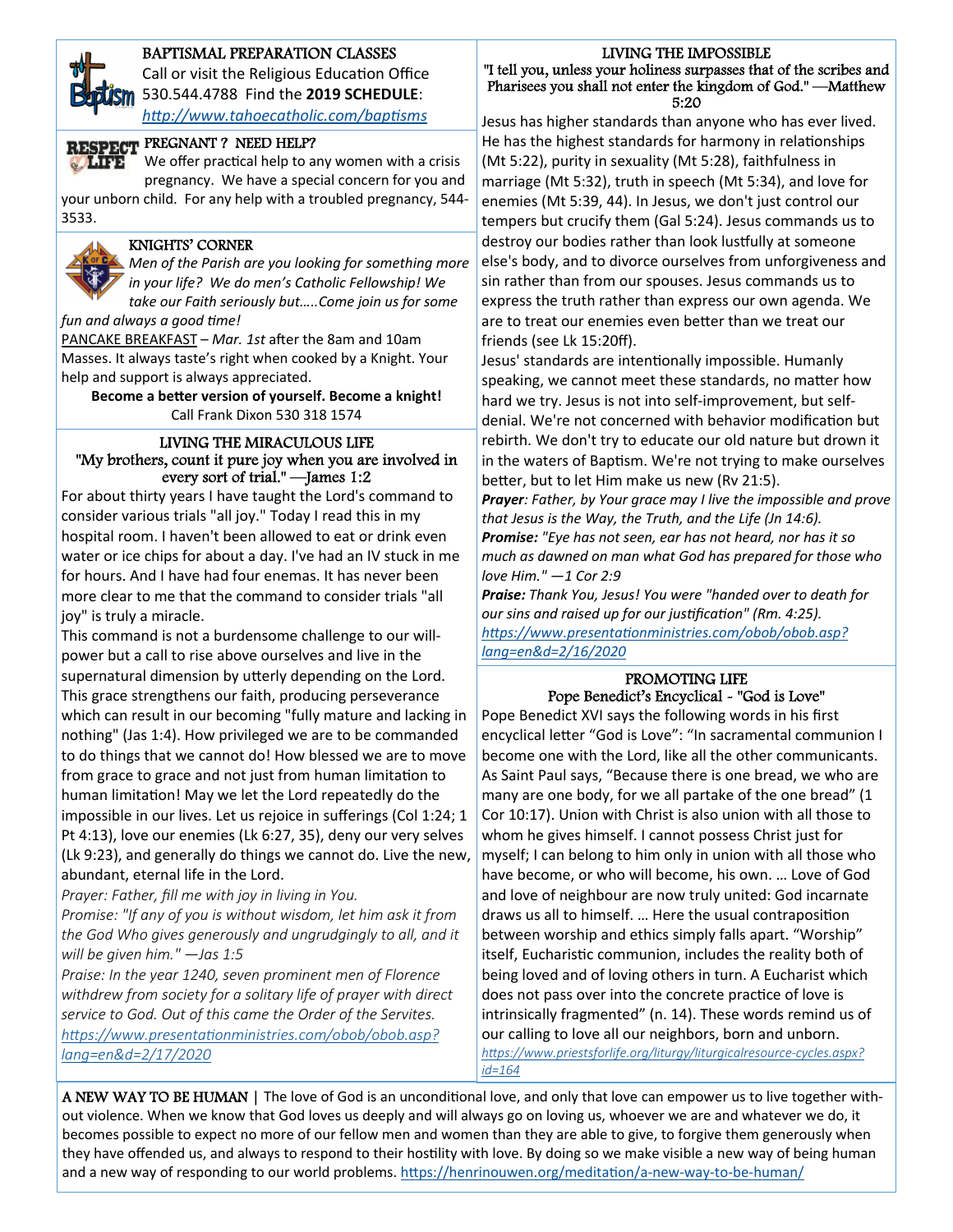# REFLECTIONS

### THE POPE'S PRAYER INTENTIONS FOR 2020

https://www.popesprayer.va/wp-content/uploads/2019/02/THE-HOLY-FATHERS-PRAYER-INTENTIONS-2020-ENG2.pdf FEBRUARY | Universal prayer intention - Listen to the Migrants' Cries

*We pray that the cries of our migrant brothers and sisters, victims of criminal trafficking, may be heard and considered.* 

# WHAT'S THE SMOKE FOR? Dear Johan,

## I can't believe what people are wearing to church these days. Can't you do something about that?

Gentle Reader,

Believe me, I have tried, but people just don't like to be told what to wear. That will, however, not keep me from opining on the matter.

Shortly before I moved to the United States I was invited to join a group of other soon-to-be expats for an evening at the Belgian-American Foundation. The goal of the evening was to facilitate the transition from life in Europe to life in the United States. In addition to teaching us how to shop we were told what to wear. One of the points the American instructor made was that Europeans are much more formal than Americans. So, we were advised not to bring too many suits and formal outfits. Over the past 25 years, I have realized, however, that even if the majority of Americans are less formal than Europeans, there are different levels of informality. People tend to wear specific clothes to different events. Baseball games, picnics, fine dinners, and Sunday Eucharist require their own sets of clothes. Recently I have noticed, though, that some people come to church wearing Viking purple or Packer green. I suppose I should take consolation in the absence of the fake Viking hair and hats.

The reason for wearing certain clothes for certain occasions, be they formal or informal, is that clothes not only cover the body but they also communicate a message, whether intended or not. Most important they communicate how the wearer feels about the event that takes place.

And of course, you are correct: there is indeed appropriate and inappropriate dress for worship, especially for liturgical ministers. Last week one of our servers wore tennis shoes that light up at every step. These were inappropriate for two reasons. First, tennis shoes should be worn for tennis and not for church. Second, they were distracting to the assembly. Rather than gazing at the cross the server was carrying, parishioners stared at his fancy footwear.

I know that the last thing people want me to say is that their outfit is inappropriate for church. So I won't. But just so you know, when I get up on Sunday morning and decide what to wear, I always ask myself if my attire is fitting for the celebration of the Eucharist, rather than mindlessly throwing on shorts, a Grateful Dead T‐shirt, and flip‐flops.

*© 2015 Order of Saint Benedict, Collegeville, Minnesota. Excerpted from What's the Smoke For? And Other Burning QuesƟons about the Liturgy by*  Johan van Parys © 2014 Order of Saint Benedict, published by Liturgical Press, www.litpress.org. Used by permission.

### CENTERING PRAYER WORKSHOP AT ST. FRANCIS OF ASSISI

We would like to invite you to an introduction to Centering Prayer workshop on Saturday February 29th from 11:00 to 2:15 at St. Francis Of Assisi at the Corner of State Route 431 & Kelly Drive, Incline Village, NV, 89450.

The Centering Prayer workshop will teach a method of silent prayer that is rooted in the Christian contemplative heritage. It is a gentle, silent method of consenting to God's presence and healing action within us. By taking time to "rest in God" each day. We open our awareness to the gift of God's presence. Come and learn more about this prayer method. There will be two follow-up sessions of 2 hours each from 4:00 to 6:00 pm on Mondays thereafter (March 2nd & 16th.)

The workshop is free. Donations will be greatly appreciated. Coffee and tea will be provided. You could bring a snack to share. The book Open Mind Open Heart by Father Keating for \$23 will be available along with his other books for *purchase. Bring Cash or check for the purchases. The program will be given by cerƟfied presenters of ContemplaƟve Outreach: Deacon Dennis Schreiner, PaƩy Schreiner, and Therese Coen.*

Contact person for registration: Ann Demolski 775 831 2537 or Marianne Mika 742-4713: For more Information visit contemplative outreach spiritual network: www. contemplativeoutreach.org or **www.contemplaƟveoutreachnnv.org**

### CATHOLIC HUMOR

A Jewish couple has a son who is a holy terror. When he gets to be of age, he's kicked out of every school they put him in. Finally, desperate, the father goes to the Rabbi for advice and the Rabbi says put him in the Catholic school. Shocked, the father asks if the Rabbi sure. "Yes" is the reply, so the father takes him to the nuns and leaves. An hour goes by, then two hours, lunch time and finally at three the son comes in says "Good afternoon Papa, good afternoon Mama," goes to the table and starts on his homework. The father is amazed and finally ask why he stayed in school all day and why he is behaving so well. His son looks up and says "Papa when you left, the Mother Superior told me that they did not allow rowdy boys, then she took me to my room. Papa they mean business! They've got a Jew nailed on a Cross in every room!"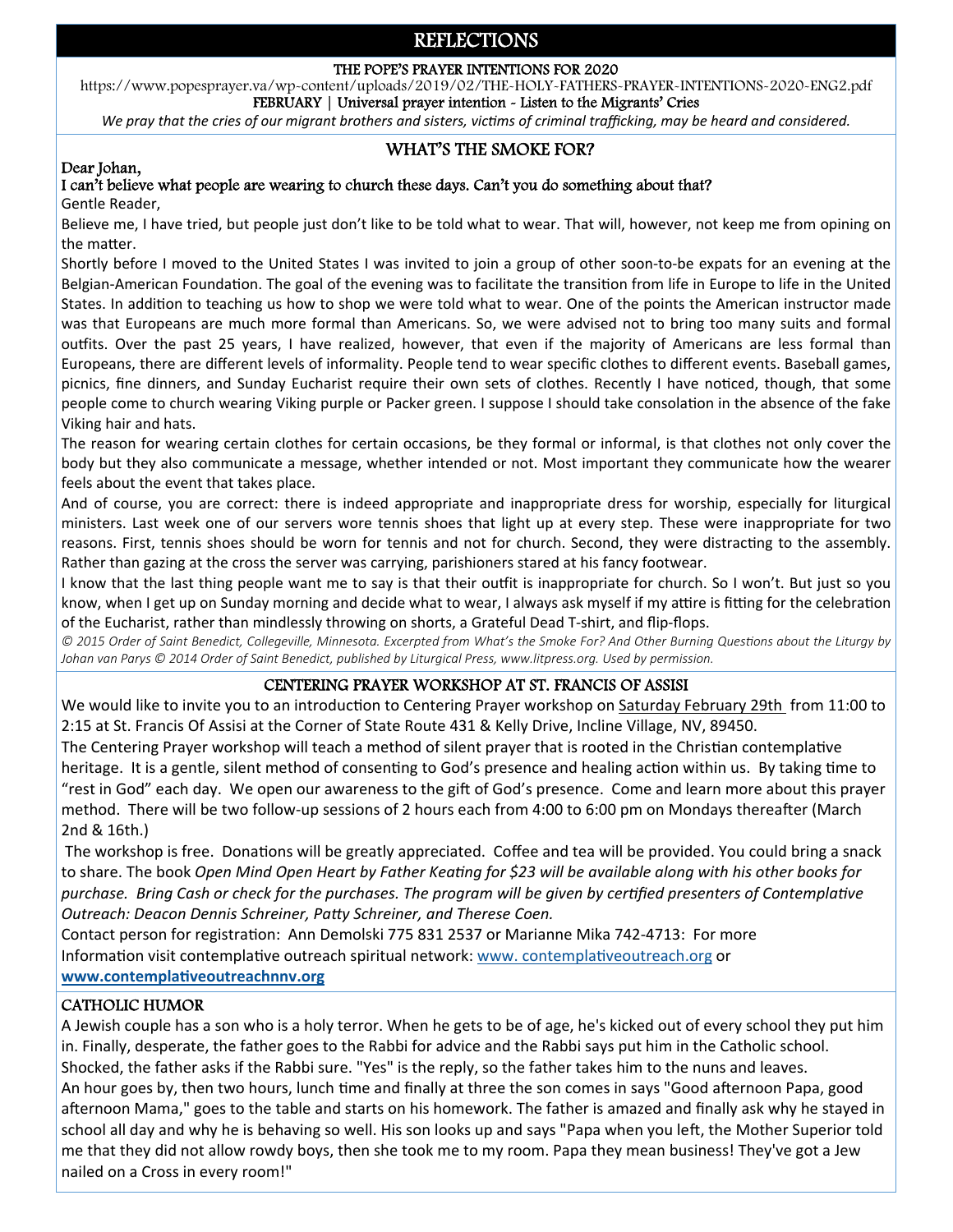# CALENDAR OF EVENTS

ASH WEDNESDAY | February 26 **Masses: 8am, 12noon, 6:00pm & 7:30pm (Spanish)** 

STATIONS OF THE CROSS **FRIDAYS during Lent at 6PM** A Day of Reflection with guest speaker Tim Staples

Director of Apologetics at Catholic Answers Saturday April 18, 2020

ANNUAL CATHOLIC APPEAL | February 22/23, 2020 | https://www.scd.org/annual-catholic-appeal

*Be there for others through the Annual Catholic Appeal* 

On the weekend of February 22, we will once again have the opportunity to walk with others as Jesus asks us to do. Together as Catholics, the Appeal is a way we can all help in a powerful way. Many of our sisters and brothers in the North State have endured catastrophic natural disasters. Others still struggle on the margins of communities. Let us remember them and that each of our gifts, no matter the amount, really do make a difference in someone's life. Please prayerfully consider what you can give this year.

THE APPEAL IS SOLELY DEDICATED TO THE SOCIAL MISSION OF THE CHURCH. YOUR GIFT MATTERS IN 2020.

Together we bring Christ to others | The 2020 Annual Catholic Appeal emphasizes that the finest gifts we have to offer are the mercy and joy of the Lord Jesus. Bishop Soto reminds us that whenever we share in the mission of Jesus, we do so as His friends and companions. We become messengers of mercy and heralds of hope for others

**Thank you for your heartfelt response in 2019.** | 2019 results demonstrate once again that God's people in the Diocese of Sacramento are committed to ensuring that, here in Northern California, our neighbors in need can experience His healing presence. \$3.9 million in commitments were received from 24,000 Catholics. Detailed results will be sent to parishes in the coming weeks.

You make the difference. 261,000 were helped last year. | Prayerfully consider a gift in 2020 with an online donation or through your parish. Your gift helps ensure that throughout the year, a helping hand and the love of Christ can be extended to thousands of our brothers and sisters in need.

### EVERYONE BENEFITS FROM YOUR GIFT

**The Poor and the Vulnerable /** Your generosity enables Catholic charitable organizations and parish ministries to assist people who are in desperate need. Not everyone can be on the front lines providing assistance. Through the Annual Catholic Appeal we can all provide resources that go directly to the organizations in need of support. We can all be there for others through the Appeal.

**Seminarians and Catholic Education /** The Appeal provides critical support to offset the rising cost of education for seminarians currently in formation to serve as priests in our diocese. The Appeal also provides funds for Catholic School tuition assistance in our most economically challenged communities.

*Parish Social Service Ministries |* 25% of funds contributed to the Appeal are returned to each parish for its own social service ministries. Your participation in the Annual Catholic Appeal has enabled parishes to add new ministries, expand existing programs or support local Catholic community charities.

**Each of Us** | The Annual Catholic Appeal is an opportunity for each of us to go forth and proclaim the Gospel in our lives by sharing our resources with others in need.

### ASH WEDNESDAY | February 26, 2020 | Masses: 8am, 12noon, 6:00pm & 7:30pm (Spanish) We need old palms that you might have kept from previous Palm Sundays. Please put them in the basket found in the vestibule.

### **Ashes**

The ashes are made from the blessed palms used in the Palm Sunday celebration of the previous year. The ashes are christened with Holy Water and are scented by exposure to incense. While the ashes symbolize penance and contrition, they are also a reminder that God is gracious and merciful to those who call on Him with repentant hearts. His Divine mercy is of utmost importance during the season of Lent, and the Church calls on us to seek that mercy during the entire Lenten season with reflection, prayer and penance. https://www.catholic.org/lent/ashwed.php

### EUCHARISTIC ADORATION | Friday, February 28 from 4pm to 6:00pm.

**What significance does this reservaƟon of the EucharisƟc have for the life of Catholics?** 

"EucharisƟc is reserved in churches or oratories to serve as the spiritual center of a religious community or parish community, indeed of the whole Church and the whole of mankind, since it contains, beneath the veil of the species, Christ the invisible Head of the Church, the Redeemer of the world, the center of all hearts, 'by whom all things are and by whom we exist"<sup>1</sup> "He is in the midst of us day and night; He dwells in us with the fullness of grace and of truth. He raises the level of morals, fosters virtue, comforts the sorrowful, strengthens the weak and stirs up all those who draw near to Him to imitate Him, so that they may learn from his example to be meek and humble of heart, and to seek not their own interests but those of God."2 Notes: *1. Pope Paul VI, Mysterium Fidei (MF) (On The Mystery of Faith) (September 3, 1965), no. 68, hƩp://www.vaƟcan. Va (accessed September 2004). 2. MF, no. 67.*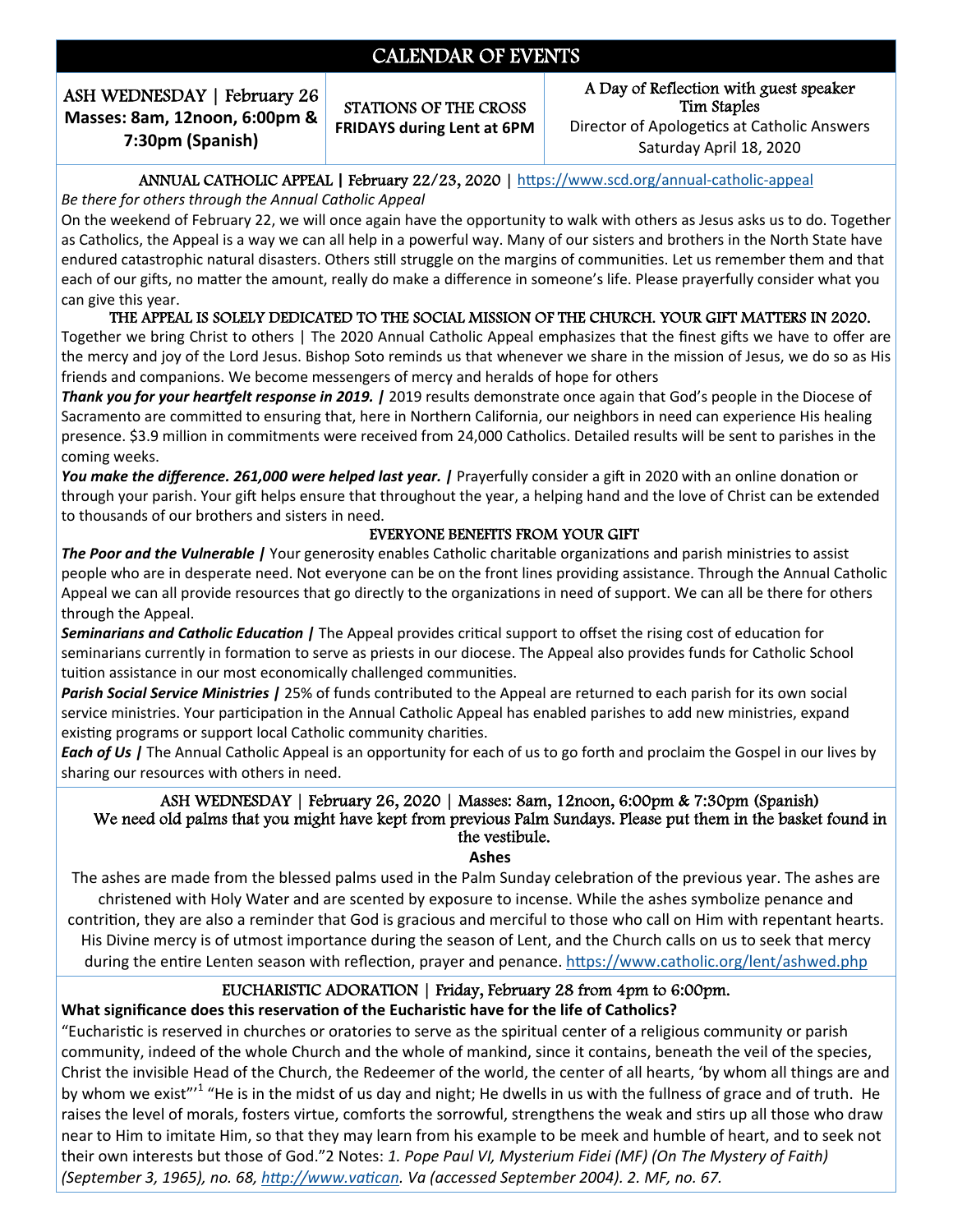# **16 DE FEBRERO DE 2020 | SEXTO DOMINGO DEL TIEMPO ORDINARIO**

PARA PROBLEMAS DE ESCUCHA: hay audífonos disponibles en la sacristía. Favor de devolverlos después de Misa.

¡Bienvenidos a todos! Nos reunimos con Jesús. Cristo es quién nos invita al banquete celestial. Qué esta liturgia les traiga paz. Si están visitando nuestra iglesia por la primera vez, ójala que se sienten como en familia, una parte de la familia mundial del Señor. Les damos la bienvenida cordialmente y celebramos y contemplamos el misterio de la en pronto.

|                                                                                                                                                                                                                                                                                     | Tamina mundial del señol. Les damos la pienvenida cordialmente y celepramos y contemplamos el misterio de la<br>Eucaristía y rezamos que su viaje a su casa será seguro y que regresen pronto.                                                                                                                                                                                                                                                                                                                                                                                                                                                                                                                                                            |
|-------------------------------------------------------------------------------------------------------------------------------------------------------------------------------------------------------------------------------------------------------------------------------------|-----------------------------------------------------------------------------------------------------------------------------------------------------------------------------------------------------------------------------------------------------------------------------------------------------------------------------------------------------------------------------------------------------------------------------------------------------------------------------------------------------------------------------------------------------------------------------------------------------------------------------------------------------------------------------------------------------------------------------------------------------------|
| <b>LECTURAS DE HOY</b><br>Primera lectura - Dios nos permite tomar decisiones, pero<br>no debemos optar por la injusticia o el pecado (Sirácide                                                                                                                                     | MIÉRCOLES DE CENIZA   26 de febrero<br>Misas:<br>8am, 12 mediodía, 6pm y 7:30pm (en Español)                                                                                                                                                                                                                                                                                                                                                                                                                                                                                                                                                                                                                                                              |
| $15:16-21$ ).<br>Salmo - Dichosos los que caminan en la voluntad del Señor<br>(Salmo 119 [118]).<br>Segunda lectura - La sabiduría de Dios es misteriosa y<br>escondida (1 Corintios 2:6-10).<br>Evangelio - Jesús no ha venido a abolir la ley ni los                              | <b>VÍA CRUCIS</b><br>Los viernes de cuaresma el Vía Crucis a las 7pm. Pueden<br>llegar temprano para ser parte de la cena de Sopa que se<br>estará ofreciendo después del Vía Crucis en inglés y antes<br>del Vía Crucis en español                                                                                                                                                                                                                                                                                                                                                                                                                                                                                                                       |
| profetas, sino a darles plenitud (Mateo 5:17-37 [20-22a, 27-<br>28, 33-34a, 37).                                                                                                                                                                                                    | ADORACIÓN EUCARÍSTICA<br>Viernes 28 de febrero de 4pm a 6:00pm                                                                                                                                                                                                                                                                                                                                                                                                                                                                                                                                                                                                                                                                                            |
| <b>INTENCIONES PARA LAS MISAS</b><br>15 de febrero   sábado   Bienaventurada María Virgen<br>5:30 pm Anthony's family & Sophie Zimnox by Bob Anthony<br>16 de febrero   domingo  <br>8:00 am Ron Renaldi (dec) by his family<br>10:00 am Nancy Valenzuela (dec) by the Hicks family | "La Iglesia y el mundo tienen una gran necesidad del culto<br>eucarístico Jesús nos espera en este sacramento del amor<br>No nos negamos el tiempo para ir a encontrarlo en la<br>adoración, en la contemplación llena de fe y abierta a<br>reparar las faltas graves y delitos del mundo. No cese nunca<br>nuestra adoración". (CIC 1380)                                                                                                                                                                                                                                                                                                                                                                                                                |
| 12:00pm St. Theresa parishioners<br>$7:00$ pm<br>17 de febrero   lunes   Los Siete Santos Fundadores de la<br>Orden de los Siervos de María                                                                                                                                         | LLAMADO CATOLICO ANNUAL   22 & 23 DE FEBRERO<br>Esté allí para otros a través del Llamado Católico Anual<br>El fin de semana del 22 de febrero, una vez más tendremos<br>la oportunidad de caminar con otros como Jesús nos pide<br>que hagamos. Unidos como católicos, el Llamado Católico<br>Anual es una forma en que todos podemos ayudar de una<br>manera poderosa. Muchos de nuestros hermanos y<br>hermanas en el norte del estado han sufrido desastres<br>naturales catastróficos. Otros todavía luchan al margen de<br>las comunidades. Recordemos que cada uno de nuestros<br>regalos, sin importar la cantidad, realmente hacen una gran<br>diferencia en la vida de alguien. Por favor, considere en<br>oración lo que pueda donar este año. |
| 8:00 am Christie Russell (special intention) by her parents<br>18 de febrero   martes  <br>8:00 am Patrick & Catherine Hurley (dec) by the Hurleys                                                                                                                                  |                                                                                                                                                                                                                                                                                                                                                                                                                                                                                                                                                                                                                                                                                                                                                           |
| 19 de febrero   miércoles<br>8:00 am Irmegard Otto (dec) by Gabby<br>$12:00$ pm All souls                                                                                                                                                                                           |                                                                                                                                                                                                                                                                                                                                                                                                                                                                                                                                                                                                                                                                                                                                                           |
| 20 de febrero   jueves  <br>8:00 am Gerald Hurley & Kathleen Carlson (dec) by Hurleys<br>21 de febrero   viernes   San Pedro Damián<br>$8:00$ am Onoy                                                                                                                               |                                                                                                                                                                                                                                                                                                                                                                                                                                                                                                                                                                                                                                                                                                                                                           |
| 22 de febrero   sábado   La Cátedra de san Pedro<br>5:30 pm Justin Spencer (birthday) by his family                                                                                                                                                                                 | PETICIONES POR ESTAS PERSONAS                                                                                                                                                                                                                                                                                                                                                                                                                                                                                                                                                                                                                                                                                                                             |
| DEVOCIÓN A NUESTRA SEÑORA DEL PERPETUO                                                                                                                                                                                                                                              | POR LOS FELIGRESES-ACTIVOS CON EL SERVICIO<br><b>MILITAR</b>                                                                                                                                                                                                                                                                                                                                                                                                                                                                                                                                                                                                                                                                                              |
| <b>SOCORRO</b><br>Cada miercoles a las horas de 10:30 am con la<br>"coronilla de la Divina Misericordia". Rosario y                                                                                                                                                                 | Phillip Gaston   Corbett Martin   Zachary Martin   Erik<br>Townsend                                                                                                                                                                                                                                                                                                                                                                                                                                                                                                                                                                                                                                                                                       |

### POR LOS QUE ESTÁN ENFERMOS

Bill Barboni | Lauren Bates | Romie Enriquez | William Foster |Jerry Kirvida | Ophelia Kirvida | Kel Lohmeier | Matthew Morisky | Simon McQuarrie | Byron Melrose | Jamie O'Malley | Tony Russo | Barbara Talbott | Gloria Walkowiak

### LISTA DE LOS ENFERMOS

Si desea conservar su ser querido en la /lista, por favor, envíe un correo electrónico con el nombre de su ser querido, junto con su nombre y número de teléfono a tahoecatholicbulletin@gmail.com

**Communista especiales al Perpetuo Socorro.** 

# ¡GRACIAS POR SU GENEROSIDAD!

2/09 *Colecta Regular* 5088.76 *NO HAY COLECTA Segunda colecta— 15/16 de febrero: NO HAY COLECTA Segunda colecta— 22/23 de febrero: Llamado Católico Anual Segunda colecta— 29 de febrero/ 1 de marzo: NO HAY COLECTA*